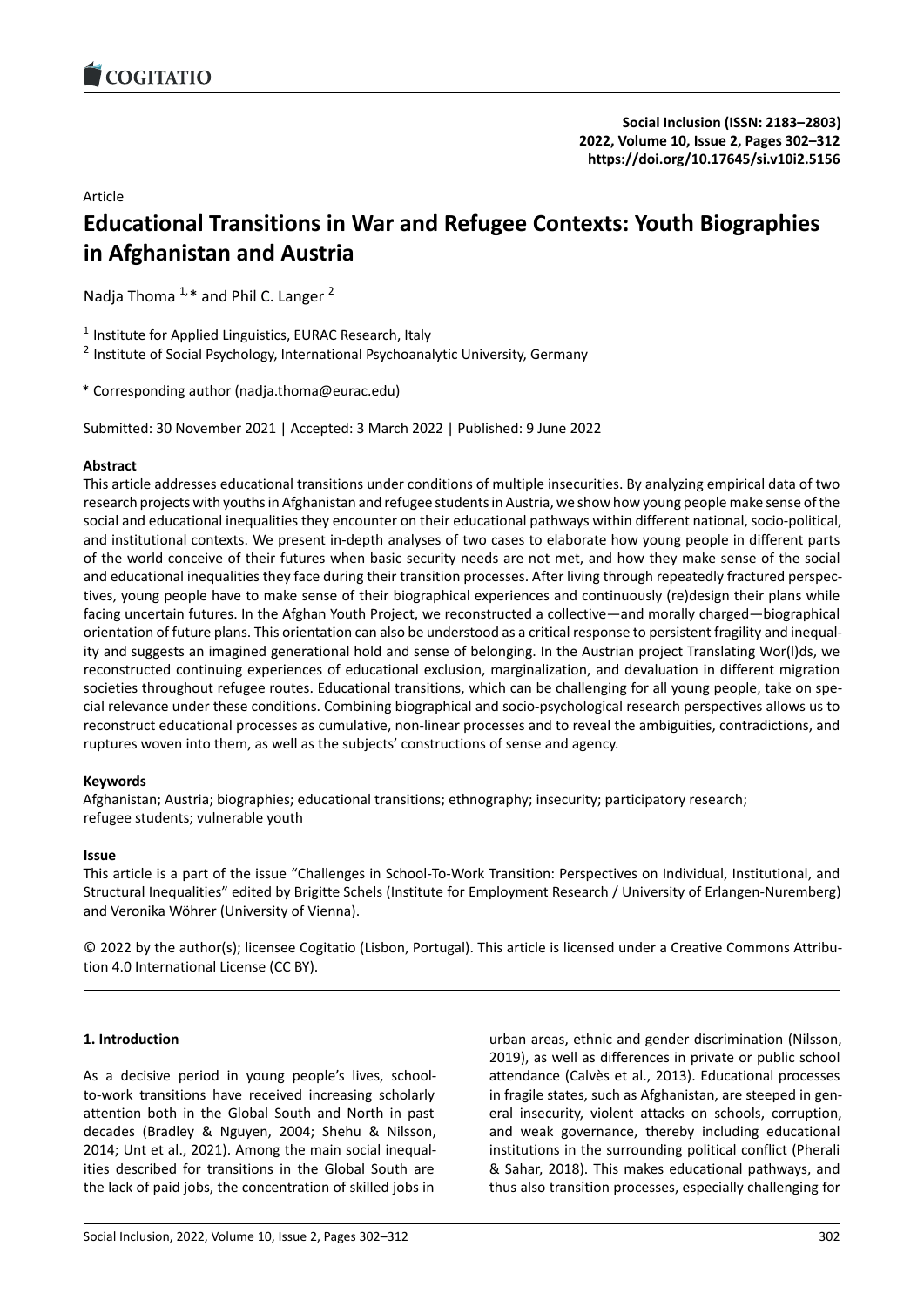girls in particular (Arooje & Burridge, 2020). However, [educational systems](https://www.cogitatiopress.com) in the Global North, where polit‐ ical and social circumstances are far more stable and secure, such as in Austria, are shaped by exclusion processes as well, albeit in a more subtle way (Husny & Fasching, 2022; Jørgensen et al., 2021). This partic‐ ularly applies to young refugees who are often con‐ fronted with uncertain residence status, discriminatory perceptions, and a lack of viable labor market per‐ spectives (Bešić et al., 2020; Eggenhofer‐Rehart et al., 2018). Therefore, in contrast to approaches that focus on "job‐skill mismatches" (Bandara, 2019) and thus suggest a deficit‐oriented individualistic perspective on the transition into the workforce, critical social science perspectives pay attention to political, societal, institu‐ tional, and structural levels, which (re)produce inequal‐ ity (e.g., Dahmen, 2021; Waechter et al., 2009). Such per‐ spectives are directed at various dimensions of inequal‐ ity (e.g., gender, race, language, age, religion), which alone and in their intersections—can lead to exclusions, especially in the face of transition.

While the sociopolitical frameworks and institutional structures that shape educational trajectories have been extensively researched, little is known about the experi‐ ences of youths themselves. Our article addresses this gap and explores young people's experiences with and views on educational and school‐to‐work transitions under conditions of insecurity. The research findings pre‐ sented in this article emerge from a shared reflection based on two independent studies—one undertaken with youth in Afghanistan (Langer et al., 2019, 2021) and the second conducted in Austria with refugee students from Afghanistan and Syria (Alpagu et al., 2019a, 2019b; Dausien et al., 2020). While both projects had a wider focus on youth and education, in this article we concentrate on experienced and anticipated transi‐ tion processes.

In the following sections, we elaborate on the the‐ oretical and methodological framework, outline each project in its context, and analyze selected empirical data from both projects. A comparative discussion leads to the concluding section.

# **2. Theoretical and Methodological Considerations**

We draw on a coalescence of biographical research (West et al., 2009) and critical social psychology (Keupp, 2016) for the analyses presented in this article. Both share the assumption that biographies do not have an onto‐ logical status but must be seen as social constructions (Fischer & Kohli, 1987) that allow us to analyze how political, social, and institutional processes are experi‐ enced by individuals, thereby focusing on the intercon‐ nection of social structures and the respective individ‐ ual engagement with them (Kühn, 2014). Educational experiences are thus interpreted in their relation to the respective institutional and sociopolitical frame‐ works. Biographical theories are particularly well suited to reconstruct educational trajectories as cumulative and non‐linear processes (Dausien et al., 2016) that are shaped by ambiguities, contradictions, and ruptures, especially in transnational and migratory contexts (Siouti, 2017). Critical social psychology contributes a perspec‐ tive to this regarding individuals' struggles with these ambiguities, contradictions, and ruptures (Keupp, 2016), and thereby highlights the significance of educational experiences for individual and group-related identity constructions, senses of coherence, and social belonging (Bainbridge, 2018; Wexler et al., 2005). Both unite again in the understanding of "biographization" as individual narrative processing and meaningful linking of events and experiences, as well as their implications for the con‐ struction of sense and agency. Agency, being a key con‐ cept in both approaches, is conceptualized here follow‐ ing Emirbayer and Mische (1998, p. 963):

[As a] temporally embedded process of social engage‐ ment, informed by the past (in its "iterational" or habitual aspect) but also oriented toward the future (as a "projective" capacity to imagine alter‐ native possibilities) and toward the present (as a "practical‐evaluative" capacity to contextualize past habits and future projects within the contingencies of the moment).

Methodologically, the outlined theoretical framework allows us to understand the process of creation, repro‐ duction, and transformation of educational transitions as decisive social phenomena, as well as the courses of action and the meanings actors assigned to their expe‐ riences at different times in their lives (Rosenthal, 2004). Since biographies consist of stratifications of experiences organized in sequential order, the narratives have to be examined in light of important transitions or turning points in one's life course, such as migration or traumatic events, educational transitions, or shifts in important relationships (Schütze, 1983). Narratives, however, are never developed free of context and thereby call for the integration of a positioning analysis as to how the char‐ acters are relationally positioned within reported events, how narrators position themselves towards an audience, for instance towards an interviewer, and how narrators position themselves vis‐à‐vis dominant social and political discourses into our methodological approach (Bamberg & Georgakopoulou, 2008).

For our analysis, we chose Afghanistan and Austria as contrasting, yet corresponding contexts. As a coun‐ try where people have been facing manifold challenges due to decades‐long and ongoing violent conflicts and wars involving devastating consequences for the social fabric, fragile political institutions, and a lack of social trust, sharp social (and not least gender) inequalities where educational and labor‐market opportunities are severely limited, Afghanistan, on the one hand, is predes‐ tined for a study on educational transitions under con‐ ditions of multiple insecurities. While people in Austria,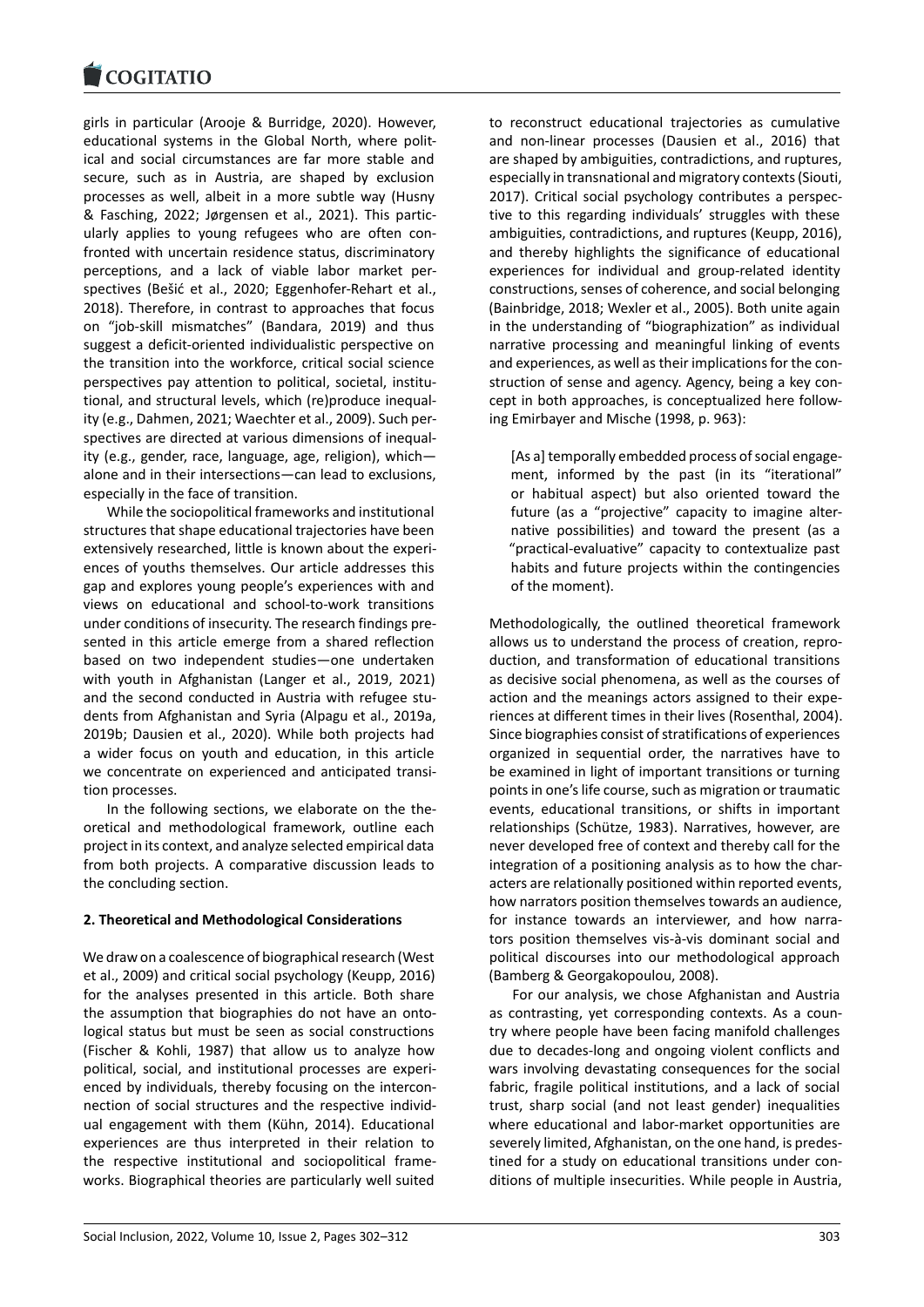#### **COMMITMENT**

on the other hand, have lived in peace since the end of [World War II and ca](https://www.cogitatiopress.com)n draw on a wide range of educational resources, the country also has one of the most restrictive asylum laws in Europe and various educa‐ tional measures have been criticized as disadvantageous for refugee students. The insecurities we reconstruct regarding this case can contribute to a more nuanced picture of educational transitions in migration societies that are often accompanied by an uncertain residence status, socioeconomic marginalization, experiences of stigma, and structural (and sometimes even very con‐ crete xenophobic) violence. In view of recent dynamics of forced migration to Europe, both contexts are never‐ theless linked as young refugees from war‐torn countries like Afghanistan and Syria represent important—and highly stigmatized—groups coming to Austria to seek protection and develop new prospects for the future. The Afghan "case" may provide insights into the diffi‐ cult educational experiences that fuel these dynamics, while the Austrian one may help understand how young refugees cope with their educational expectations and adjust them to unfamiliar (and sometimes inhospitable) institutional environments.

# **3. The Research Projects**

The two recently completed research projects we refer to in this article explore education‐related experiences of youth in the context of sociopolitical insecurities. While the projects significantly differ in respect to their geopolitical context, they both rely on interpretative approaches to capture the complex subjective struggles with the manifold challenges of educational transitions.

# *3.1. The Afghan Youth Project*

Building on a 2015 preliminary investigation, we designed a qualitative study, which aimed at under‐ standing how young people deal with multiple insecuri‐ ties while navigating their everyday lives and developing visions, plans, and skills for their future. Data collection took place in 2016 and 2017 in the northern provinces of Balkh and Kunduz. We decided on these two provinces based on their relative differences in terms of the preva‐ lence of violence, socio‐spatial structure (especially the distribution in urban and rural areas), and demographic composition, which, as contrasting cases, promised to deliver insightful results.

The multi‐method design included semi‐structured interviews, projective essays, and drawings related to the subjects' biographies. We interviewed 52 children and adolescents between the ages of 11 and 21 (28 indi‐ vidual interviews, six group interviews, two focus‐group discussions). Sampling took place in a contrastive man‐ ner to depict the diverse environments that, regarding education, ranged from young women who had never received any formal education to young boys carrying out demanding physical work since childhood (e.g., as

construction workers, wheelbarrow drivers), to youths who had already begun studying at university. The interviews were conducted by local peer researchers in Dari or Pashtu, who in most cases separated participants by gender. Some interviews were conducted by the German team members, either in English or with interpreters. In addition to the interviews, we asked the participants to make drawings before starting and between two the‐ matic parts of the interview ("draw and tell" technique) as ice breakers in order to ease communication, serve as guidelines for subsequent questions, and, from a trauma‐ theory perspective, retrace experiences that could not be expressed verbally. We also collected 171 projec‐ tive essays in the Balkh province by asking children and youths to write about their life expectations within the next 10 years (Gillespie & Allport, 1955; Langer et al., 2021). Drawings were included at the end of the writ‐ ing process ("write and draw" technique). Data collection took place at different education‐related facilities (pub‐ lic and private schools, orphanages), with the consent of the regional Ministry of Education. The participants were between the ages of 10 and 23. Considering where the data was collected, it may not come as a surprise that the stories and drawings have a particular emphasis on the (anticipated) transitional phase after school.

To identify key themes, their connections, and respective patterns on the material's manifest level, we carried out (MAXQDA‐supported) thematic analyses of the interviews and essays (Braun & Clarke, 2006) based on their English translations; a similar thematic coding was applied to the drawings. Key themes that emerged from the analyses and which are relevant for the present article include, e.g., "serving Afghanistan" and "education is key." To gain a deeper understanding of latent meanings inscribed in the material, we also inter‐ preted selected interviews scenically in regular interpre‐ tation group sessions (Bereswill et al., 2010), from which we formed empirically condensed research vignettes of the cases (Langer, 2016); a free association technique used by in‐depth interpretation groups was applied to the drawings only cautiously, however, to avoid over‐ interpretation, and was always linked to the complemen‐ tary interpretation of the essays and interviews. Interim results were discussed with the local peer researchers during each subsequent visit for a transcultural commu‐ nicative validation of our interpretations.

# *3.2. The Austrian Project Translating Wor(l)ds*

The second project was conducted in Austria from 2017 to 2019. The ethnographic project aimed to explore the biographical experiences and competencies of refugee students, following their arrival in Austria and during the adjustment period in their new social and educa‐ tional context (Dausien et al., 2020). We collaborated with a so-called "transition class" - more concretely with 16 students (four female, 12 male, aged 14 to 18 years) who were born in Syria or Afghanistan and had followed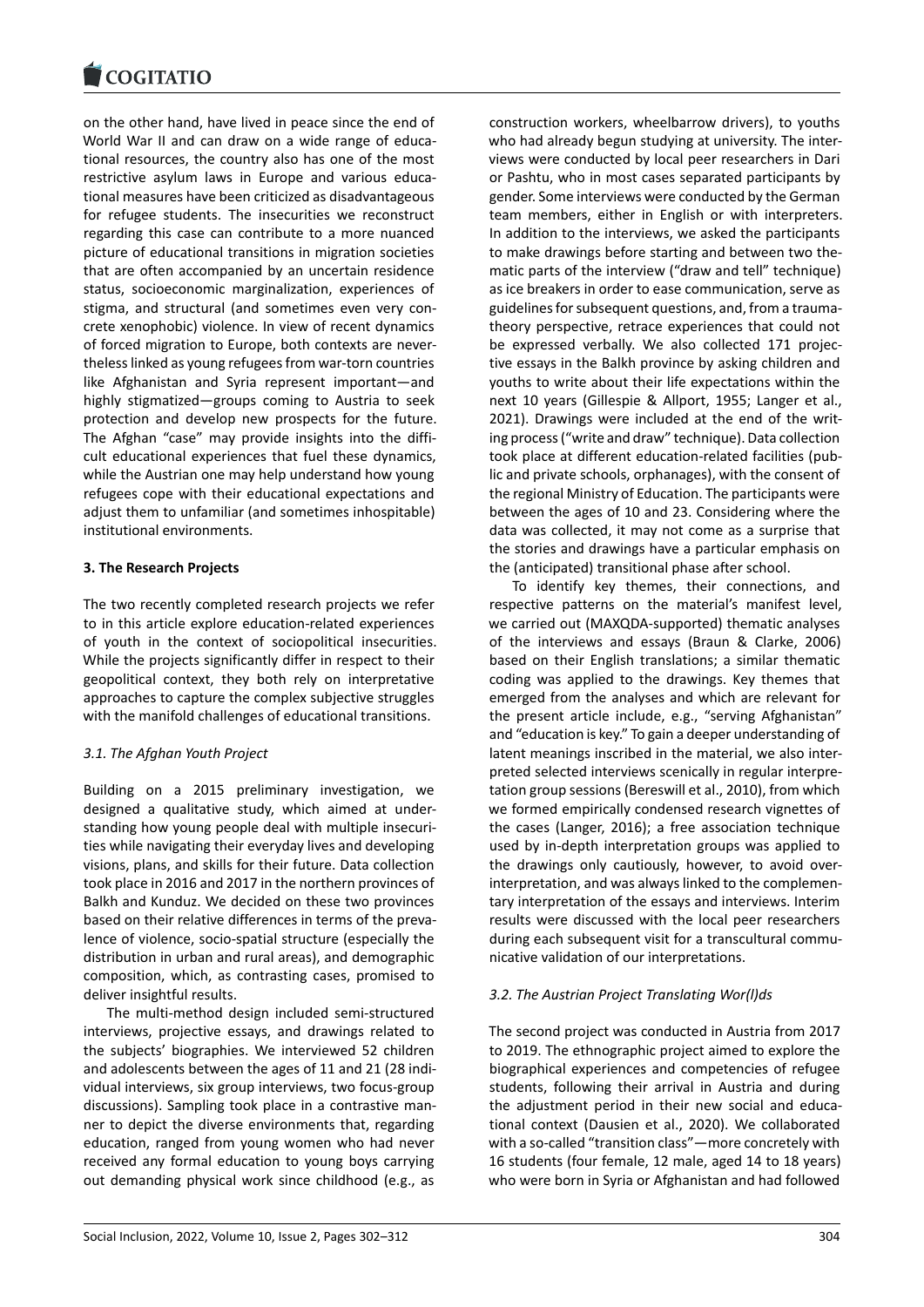#### **COMMITMENT**

different migration paths. The students came from differ‐ [ent linguistic, cultura](https://www.cogitatiopress.com)l, and religious environments as well as from different social classes and family constellations. They brought with them different, individual life expe‐ riences and life plans as well. Throughout the project, which we designed with two school teachers, we viewed school as a space of belonging and education—one that can open up or close off possibilities of articulation. Students were addressed as competent subjects with multiple experiences translating between different lan‐ guages and social worlds, which they explored together with researchers. The school was not always conducive to working with biographical methods because of its rigid framework; on the other hand, the school setting opened up opportunities for us to meet with students on a regular basis. During twelve workshops over one school year, we worked with various methods and media that were intended to enable, but not enforce, autobiographi‐ cal narratives. We used approaches from adult education and pedagogical biography work (Behrens‐Cobet, 1999) and adapted them to work with youths. At the beginning of the school year, we worked mainly with written texts because the students felt more confident writing than speaking in front of the group. At a later point, we worked with different kinds of moderated storytelling sessions, in which the students had the opportunity to tell stories about a specific topic in a small circle. Since the need to tell a consistent and "true" life story is inextricably linked to interviews in the context of asylum procedures and involves the risk of retraumatization (Thielen, 2009), we did not conduct biographical narrative interviews during the project. Instead, we worked with different formats of "small stories" (Bamberg & Georgakopoulou, 2008) that revolved around arriving in Austria, educational experi‐ ences, and future plans. In addition, we listened for spon‐ taneous narratives beyond methodological guidance and gave them space. Only towards the end of the project, when we had established a mutual basis of trust, did we ask some students for a biographical interview.

# **4. Struggling With School‐To‐Work Transition: Selected Case Studies From the Projects**

Interpretive research has a particularly insightful strength of presenting its findings by means of in‐depth interpre‐ tations of single cases (Abkhezr et al., 2018; Diefenbach, 2009; Lewis, 2011). We will therefore elaborate on the cases of Gul's and Sami's stories as selections from our two projects. Although the cases are not representative of the experiences of "the youth" we worked with, they paradigmatically demonstrate the complex reasoning sur‐ rounding education in the face of multiple insecurities, which is omnipresent in our empirical material.

# *4.1. Gul Afshan's Story (Afghan Youth Project)*

At the time of the interview, in the summer of 2016, Gul Afshan was 19 years old. She lived in a household of nine with her parents, two sisters, and five brothers in a remote rural area in the Balkh province. In addition to the family's precarious financial situation with only one brother being able to provide a bit of food for the family, she stressed the fragile safety conditions in her district, especially for women:

Not…only during [the] night but also during [the] day, [it] is not secure, our residence is quite far from the city…and it is an insecure area…[and] there are noticeboards on the road saying: The place for women is either [the] home or [the] grave.

When asked to tell something about herself, Gul seemed to hesitate:

What could I say about my personal living….I mean, how could I tell, tell about [the] education that I did not have, only to some extent reading in literacy courses….By reading Qur'an I have learnt something and I am hopeful for the day when security prevail[s] and life gets better so then, like others, I am able to study and help people.

She obviously struggles with a lack of formal education and only had marginal access in religious contexts. As a precondition for learning, however, she calls upon peace. In addition, an aspect of solidarity emerges: When she is finally educated, Gul aims to help others.

Our peer researcher Naseera interviewed Gul at a Red Crescent hospital where she volunteered. The inter‐ view's location is significant considering that the school‐ to‐work transition in Afghanistan is essentially gendered, even before the Taliban took over power again in sum‐ mer 2021. Gul was urged to quit secondary school by her father a few months before the interview was conducted:

When I was taken out from lessons, it was due to the fact that people would gossip about me, that the daughter of so and so studies, and this is very much painful and disturbs me a lot because a girl is also a liv‐ ing being and has the right to education; but our peo‐ ple may be backward in thinking because they think that girls should not [leave their] homes….That day when my father told [me] that, afterwards, you will not go out to learn because people talk to me about you, that day it is still a sour memory for me.

By inextricably linking her argument that a girl is "also a living being" to the right to education, she interprets education as a human right. The gendered dimension of educational transitions also becomes evident in the next section when Gul reports meetings she organized with other girls from the neighborhood to practice reading. After the neighborhood found out, their meetings were forbidden. One of her friends would not comply and was beaten by her father and forbidden to read. Gul describes this as a "type of heartbreaking‐violence."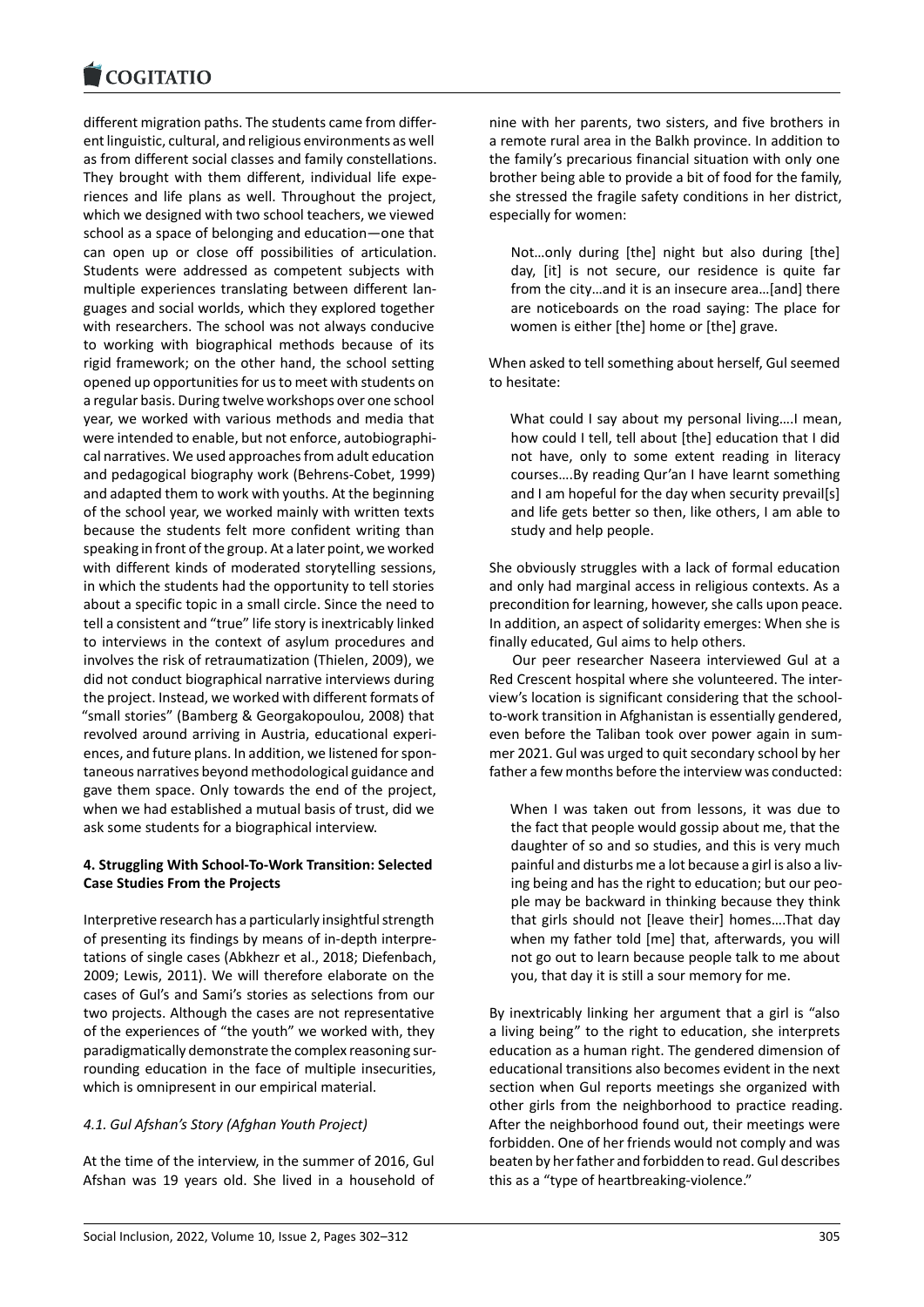Gul links violence to the prohibition of going to [school. She attribute](https://www.cogitatiopress.com)s the lack of respect for women in the public sphere to a general mindset in her commu‐ nity and criticizes men for not yet understanding that women are just as much a part of the nation. Through reference to Allah, Gul stresses that women are valu‐ able on an existential level. She sees her volunteer work in public health awareness outreach as a key resource for self-education. It enables contact with other people outside the family, helps her feel meaningful in and for the community, and provides her a source of self‐worth and self‐efficacy. Education is central to Gul's narrative because it is a means of entering a society of people who treat her as an equal. She sees it as the pre‐condition of being able to contribute something meaningful to soci‐ ety, through serving her community and nation as a valu‐ able, honorable person. Gul has tried to access this world and fulfill this task in different ways, both through formal education and through her work for the Red Crescent as an attempt at informal education. Subsequently, Gul says that the priority of every Afghan is gaining security, which is linked to an in‐school education. Many men are against the idea of women going to school, and even more to work, but Gul says that these men have a low level of education. Therefore, she sees nothing left but to pray to Allah that, at some point, the country's education level will be high enough that people will think openly (tolerantly) and that the distinction between genders in access to education and work will disappear. Gul says she has "a hope from Allah that a day comes that no one is left illiterate in our country because when everyone is lit‐ erate then their thoughts are open."

This movement of thought is promising, but while education is a hopeful prerequisite for liberal and human attitudes, it in no way guarantees them—and recent developments have shown how fragile alleged educa‐ tional achievements are. Gul sees the lack of opportuni‐ ties for higher education as one main reason for young people to flee Afghanistan:

But InshAllah one day they might think about that, [that] without their own country no other country can become their country, and so they will return and we will build our country and would have a stable living.

Here, strong ambivalences rooted in Gul's reality become clear. She invokes a possible future based on wishes and hopes—a future, however, that cannot be hers. And although leaving the country to access higher education in Europe might be an option, returning to Afghanistan educated and well-trained is only a temporary solution for its development.

The striking element in her account is the solidar‐ ity she hopes her generation will show for Afghanistan, which is rooted in collective, shared experiences of suffering. Towards the end of the interview, she elaborates on her dream to become a poet and give voice to peo‐ ple's pain, especially women's, and to inspire people:

By Allah, probably one day I become something. When you ask anyone what [they] want to be, [they] say: I want to be a doctor, an engineer, and so on, but I want to become a poet, despite [how] much time is passed, in fact I am not hopeless. I want from Allah to become a poet so as to write down and express the pain of people and especially of women and by reciting them so the people are inspired and consider valuing each other.

Does she believe her dream will come true?

Yeah, it is hard, if there was not any difficulty then I would have reached a position, but every person should have a kind of planning towards the[ir] wishes and I [will] try my level best though I am not literate, starting from the family.

# *4.2. Sami al‐Masri's Story (Austrian Project Translating Wor(l)ds)*

In this part, we will analyze excerpts from a biographi‐ cal interview with Sami al‐Masri. The interview was con‐ ducted after the school year during which we had suc‐ ceeded in establishing a basis of trust with him. Sami was born in Syria in 2001. In 2014, he fled to Turkey together with his father, where they lived for one year before com‐ ing to Austria in 2015. There, Sami first enrolled in a "transition class" at a middle school and then in the tran‐ sition class at a vocational school, which collaborated with us on the project. He is one of three students in the transition class to pass the entrance exam for the regular school. Sami started his biographical narration as follows:

I was born in Syria in 2001 I lived in Syria until [I was] 20, so end of 2013, ah only since 2014 I had to leave Syria. I fled to Turkey; there I lived one year then I had to leave Turkey again. Then I came to Austria…at the end of 2015, I stayed in a refugee home for four or five months, then I had to leave the home.

At the beginning of Sami's story, no other characters appear. Although he had fled together with his father, this excerpt gives the impression of a "lone fighter." This could be related to the fact that Sami, like many of his peers, took on numerous administrative tasks for his family, more concretely caring for his seriously ill father, which must have made him feel alone with and which competed with his school duties. After starting his narration, Sami refers to the short duration of school‐ ing in Syria and the insecurity caused by the war there. He characterizes himself as an excellent student back then and highlights his participation in a national math‐ ematics competition. A break occurred in his education when he stopped attending school due to the deteriorating security situation. In Turkey, he could not attend school for financial reasons, because he had to work.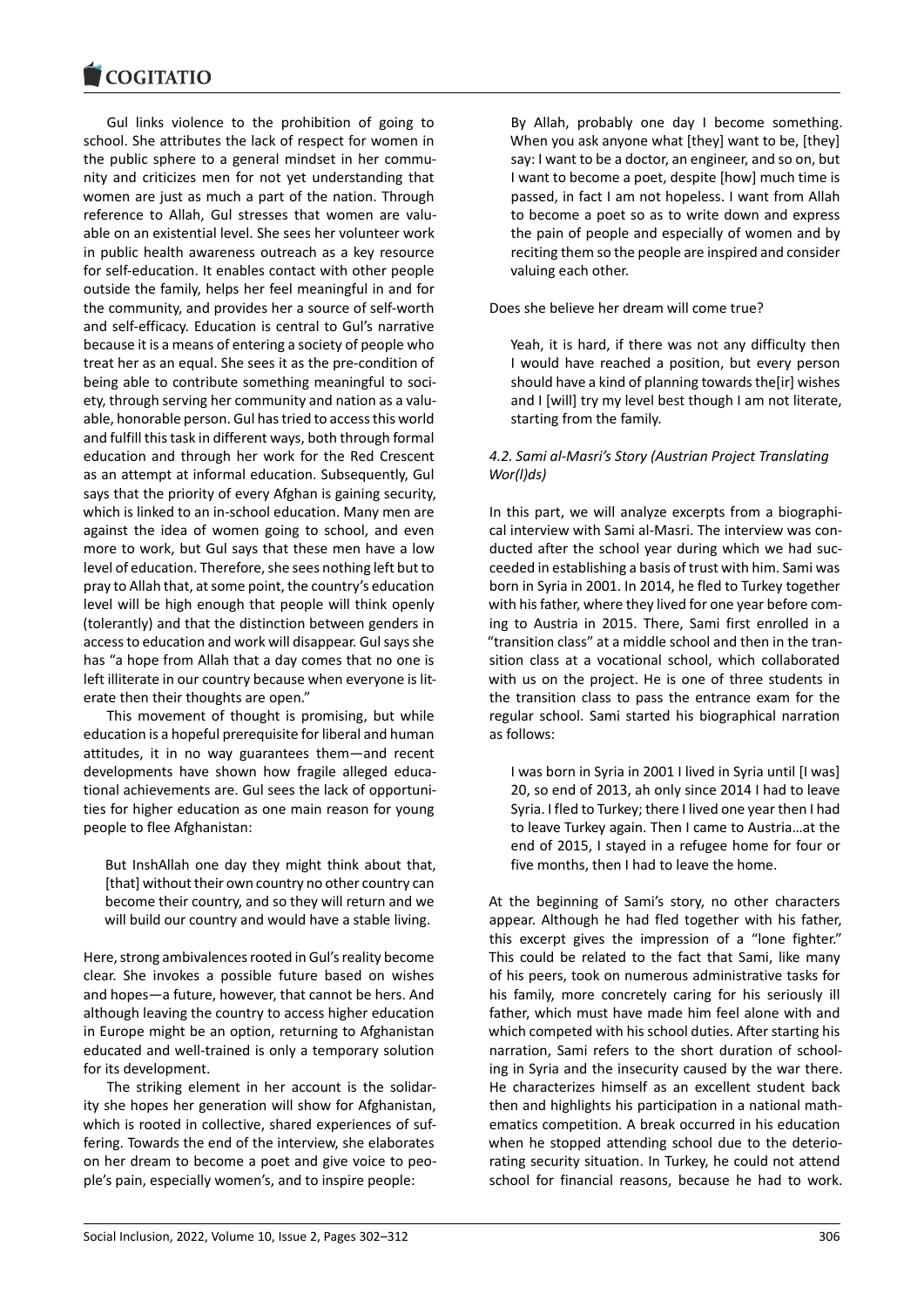After arriving in Austria, the transition to his first school [was challenging:](https://www.cogitatiopress.com)

At first, I was very happy to go back to school. Yes, but then it wasn't fun either, because…the teach‐ ers at that time just let us into the class, they give us games….So I didn't learn that much either…have no teaching material and so [on]. We just did Math, English, German. Yes. In Math we did things that you do in first elementary school, German kindergarten.

Sami criticizes that school was designed like occupational therapy. His description of subjects, content, and meth‐ ods shows that he felt infantilized and not taken seriously in his educational aspirations. He continued with his tran‐ sition in the next school year to a class that included "only refugees" and they had no contact with German‐ speaking students, making it difficult to learn German. He continues:

Then I knew that I [had] to learn alone if I want[ed] to learn German. And then…I learned at home, yes. I was able to get information quickly. I…also made contact with people who speak good German. Then I finished the fourth grade….We didn't do fourth class material but a mixture of the second class, third class, and nothing at all of the fourth class actually. Only second and third grade.

Sami again constructs himself as a "lone fighter" who learned on his own because of the lack of school support. In addition to the educational segregation that prevents linguistic and social inclusion for refugee students, this passage reveals that Sami perceived the academic level of the "refugee class" to be below the norm. This holds true also for his next transition into the vocational school as well:

We didn't do anything there either….I mean only I improved my German a little bit, but in other sub‐ jects [I didn't]. So I just wanted to go the year so that I can take the exam and go to first grade….I think there were about twenty of us in the class, three of them passed the exam.

The phenomenon of underachievement runs like a thread through Sami's educational history in Austria. He attended the last grade of school with the prag‐ matic goal of passing the exam for the regular school (*Regelschule*), but the fact that only three out of twenty students passed the exam points to severe institutional failures. Sami positions himself as the only one who was admitted to the next school level. While telling about a theater group which he had joined at school, Sami talks about his dream job as an actor and says:

I have a friend who comes from Afghanistan….He is a very good actor. I think he's been here for four years. And he was not allowed to stay here….I thought it was such a pity that someone like him has to go and those who are bad can stay. Yes. And I thought that I should write….I mean [about] how the refugees feel, [about] the pressure they have in their home country and when they come here, [about] the pressure they have because they can't speak German at the beginning. And they come to a different society and a different culture, they have to learn everything and it can also be that, in the end, when they do every‐ thing they are simply sent back to the home country, to the risk.

Here, Sami leaves the personal level and tells the story of a friend who was deported. This format, which he uses also in other parts of the interview, allows him to dis‐ tance himself from his own situation and to criticize struc‐ tural problems of the Austrian migration regime from a "distanced" and less vulnerable position. The account refers to his awareness that learning does not necessarily lead to success, but can also prove "useless" after depor‐ tation. When asked about his wishes and imaginations for his future, Sami says:

When I was little, younger, I have always planned so ten years, fifteen, twenty years ahead. Like, I'll do this and that when I'm eighteen, twenty go to university, do this and that. Now in my current situation [clears throat] I cannot plan a month ahead. Because I don't know what's going to happen tomor‐ row. Maybe today I am here, tomorrow not here. It's not sure either.

Sami constructs the "narrated Self" as a forward‐ planning child who used to have a clear educational per‐ spective for the future. Although this account can be read as a narrative intensification in contrast to his current sit‐ uation, it reveals that the uncertainty related to "tomor‐ row" makes planning completely impossible. However, directly after this passage, he tells us that he would like to be a "lifelong learner." Besides this reference, his account reveals that learning is linked to the idea of a moratorium, which makes it possible to deal with the uncertainty of the future.

Sami's story shows that discontinuity in educational transitions does not only hinder the learning process but has also a more fundamental impact on young peo‐ ple's biographical perspectives and on their confidence in the ability to actively design and shape their own future. Like most of his classmates, Sami had to develop his aspirations under extremely precarious conditions both in his home country, during the routes forced upon refugees, often over years, and within the legal and insti‐ tutional insecurities of the migration society. The fact that Sami and other students nevertheless develop plans and wishes can be read as a "survival strategy" (Dausien et al., 2020). In addition, the interview shows that Sami does not view the institutional obstacles that complicate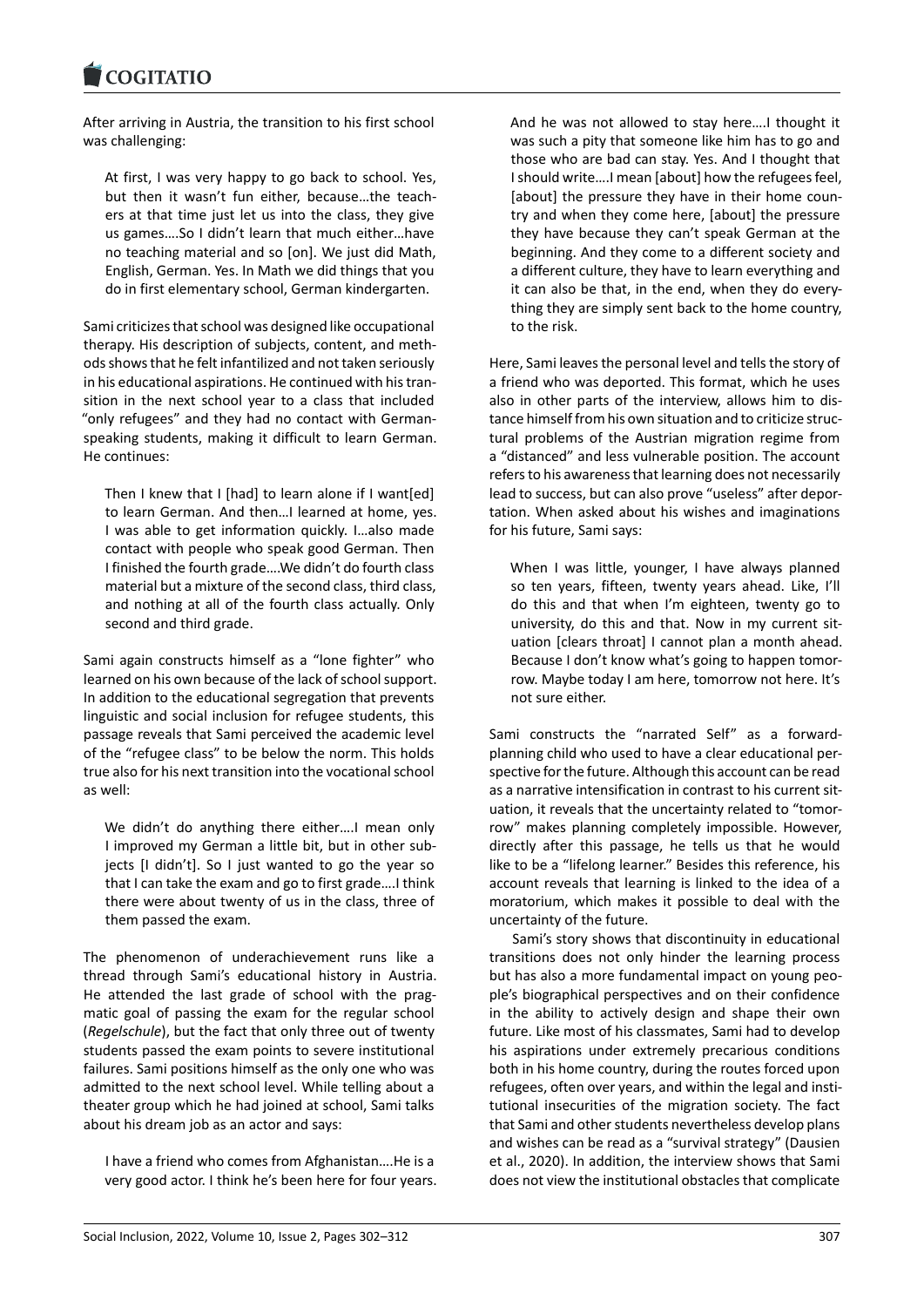#### COQUATIO

his transitions from the viewpoint of a victim, but from a [strong, reflective, an](https://www.cogitatiopress.com)d analytical perspective.

# **5. Comprehensive Discussion**

While there have been cases of successful school-towork transition in the Afghan Youth Project, we purpose‐ fully selected Gul's story as an insightful example, in which one can see the intersection of socioeconomic pre‐ cariousness, living in a marginalized rural and highly inse‐ cure area, and (currently accelerating) gender discrimina‐ tion results in a failed transition with an ongoing struggle for social agency. Her empirically rich story paradigmatically exposes the paramount importance of education for biographical transition processes and the structural barriers young people face in Afghanistan. Sami's story was chosen because he is one of only a few students in the class who have managed to stay in the Austrian edu‐ cational system and thread their way into the "institu‐ tionalized life course" (Kohli, 2007). Therefore, his story makes it possible both to reconstruct hurdles in educa‐ tional transitions and to unfold a biographical sense con‐ struction to make this path his own story. What can we learn from these two stories that are so different, yet in some ways remarkably similar in the sense that both are young people navigating constantly changing condi‐ tions and multiple insecurities in the educational path‐ ways they imagined for themselves?

In many ways, the narrative logic Gul unfolds in her story is representative of the younger generation in Afghanistan, at least until the summer of 2021. A collective narrative runs through all the data we col‐ lected, telling a story of a mission to serve Afghanistan and its people by being an honorable person and by reaching societally valuable and productive occupations. Education is key in every respect: Only well‐educated peo‐ ple can meaningfully contribute to society. "I want to reach a position in the next ten years that I could serve my country that has suffered a lot from fights," writes Anees (17 years old) in his essay; and Mawluda (17 years old): "I want to serve for my painful country after grad‐ uation." The transition process from school to the work‐ force is significantly over-determined. More than images of individual free decisions, the plans outlined for the future are strongly rooted in a collective mission and are legitimized by the youth's contributions to the future of the nation. Seeing oneself as part of a generational mission for unity and peace serves different functions: Psychologically, self‐esteem and agency are strengthened when one adopts a powerful social identity; sociologically, the collective narrative of being "future-makers" contains implicitly sharp criticism of the older genera‐ tion that can hardly be addressed openly; politically, how‐ ever, it reflects an ambivalent effect of Western nation‐ building efforts through education (Ahmad, 2021).

That girls and women can use this narrative to posi‐ tion themselves as significant actors in social discourse, thereby raising a claim to be heard is an exciting provoca‐ tion. It is a highly fragile logic, however, when the school‐ to‐work transition fails (due to a broken education sys‐ tem and a weak labor market) and young people find themselves not only socioeconomically marginalized but deprived of the mission of serving the country as well. In this regard, we should recognize Gul's innovative strug‐ gle to cope with her situation and try new paths to still feel like a worthy part of the collective endeavor: volun‐ teer work and an idealistic message, but still holding on to solidarity and hope.

We think of the younger generation in terms of an entrapment (Eggerman & Panter‐Brick, 2010; Langer et al., 2021): Youths seem(ed) to be caught between nor‐ matively grounded notions of hope on the one hand and far-reaching everyday experiences of suffering on the other. This tension frames an anticipated transi‐ tion not only to work but also into adulthood and per‐ manently (re‐)produces and undermines their sense of social agency that includes the promise of being part of a collective mission to lead Afghanistan into a bright future. But what if the idea does not hold anymore? While Gul's story seems to suggest that the failure to transi‐ tion from graduation to societally useful professions can be dealt with creatively, one controversial solution dis‐ cussed in the interviews and essays is migration to India, Turkey, or Europe to receive a good education, which is only legitimate if someone aims to return to Afghanistan for important jobs and to serve the country. Migration seems to be a highly ambivalent way out, as Sami's story tells. His could also be the story of many male youths in the Afghan Project and resonates well with first tenta‐ tive observations from an ongoing follow‐up project with young Afghan refugees in Germany.

Sami's story is representative of young refugee stu‐ dents coming to Austria in the sense that they encounter several obstacles and insecurities related to school enrollment, and that segregation into "refugee classes" complicates both social and linguistic integration, lead‐ ing to "excluding inclusion" (Alpagu et al., 2019b) and a special risk of exclusion regarding later transitions. For refugee students, participation in the education system structurally means "precarious" (Mecheril, 2003), and thus temporal, belonging. In addition, Sami's story, like those of other students in our projects, shows that transitions are not just results of "decisions" based on rational choices (e.g., Dausien, 2014). Instead, they are ongoing and multi‐layered confrontations with and examinations of spaces of possibility, which also appear at the level of interaction in the interviews. While this is certainly true for all young people, there are some distinctive features that concern refugees: First, struc‐ tural barriers in the educational institutions of migration societies hamper transitions. Second, even if transitions are formally enabled, educational processes and social inclusion are hindered through segregation (Alpagu et al., 2019b). Third, transitions concern legal questions, e.g., related to asylum. The stories and texts written and told by Sami and his classmates show that the transition to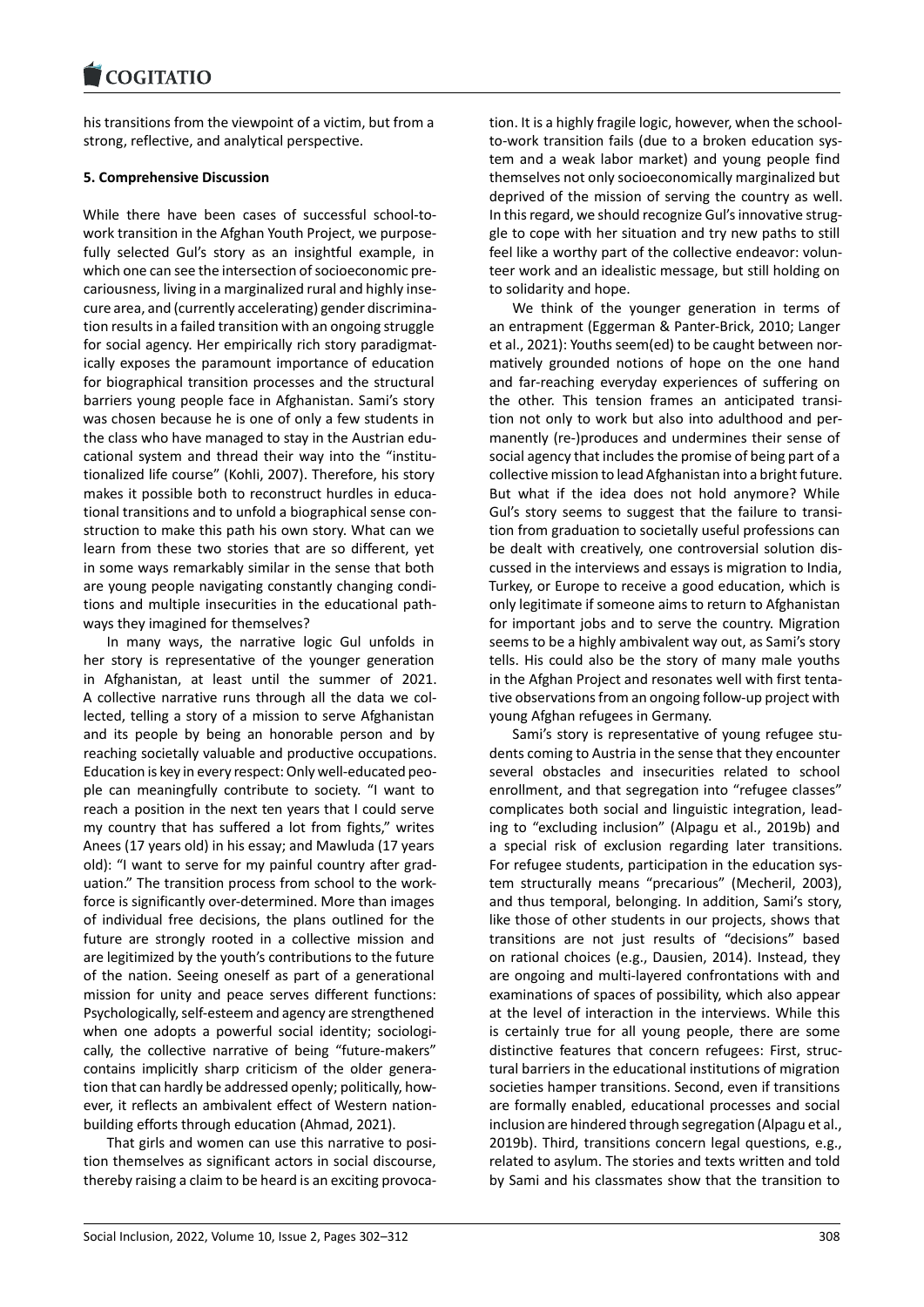#### COGHALIO

the Austrian education system and its possibilities is a dis‐ [advantaging and par](https://www.cogitatiopress.com)tly inscrutable experience. In addi‐ tion, the texts are critical of student segregation, which makes both social participation and planning further edu‐ cational and professional perspectives more difficult.

However, Sami's narrative is also a story of success: He survived life-threatening circumstances during his school years in Syria and had to interrupt his institutional education for economic reasons in Turkey. In addition, Sami shows that despite several economic, legal, health‐ related, familial, and educational insecurities during his escape route, and after he arrives in Austria, he has "made it." His self‐construction as a "lone fighter" is not only one of powerlessness: On the one hand, it enables him to present himself as an educationally successful and independent youth. On the other hand, it makes it possible to point out the gaps and shortcomings of the Austrian education system whose rules he has under‐ stood and whose weak points he scandalizes. The fact that Sami is one of only three young people in the entire class who succeeded in finding a way into regular school after the "refugee class" is certainly related to his fam‐ ily background and associated privileges. A comparison with other stories of refugee students could show in more detail how connectivity and social resonance can be established in a new national, institutional, and educa‐ tional context and which role social‐cultural background structures can play for processes of biographization.

The cases we selected for this article refer to differ‐ ent sociopolitical and institutional frameworks of multi‐ ple overlapping insecurities; however, the experiences we reconstructed seem to be quite similar. They both reveal an ongoing battle with societal and institutional barriers, a permanent struggle with educational setbacks, a feeling of being deprived of anticipated path‐ ways to higher education and professional work, and innovative attempts to develop new opportunities into the open future. The concept of school education pro‐ vides a promise of hope for transitioning into a world of (unknown) stability and reliability within a (too famil‐ iar) world of instability and betrayal. While in Afghanistan (and Syria and beyond) this transition is linked to collec‐ tively shared endeavors that provide social containments in cases of failure, in the diaspora, the sense of being part of a collective mission (that might psychologically serve as a coping mechanism for overcoming experiences of marginalization) seems to dissolve. One loses the abil‐ ity to stabilize an identity and is only left with the "lone fighter" position.

# **6. Conclusion**

In this article, we focused on educational transitions under conditions of multiple insecurities. By analyz‐ ing the empirical data of two research projects in Afghanistan and Austria we have shown how young peo‐ ple make sense of the social and educational inequalities they encounter on their educational pathways within dif‐ ferent national, socio‐political, and institutional contexts. While youths in Afghanistan are mainly affected by the uncertainties linked to a (post)war state, its fragile institu‐ tions, and its lack of reliable future perspectives, refugee students in Austria have to deal with other uncertainties, e.g., regarding both their asylum status and educational pathways linked to a future in Europe and insecurities linked to a racialized labor and housing market there.

Our analysis has shown that transition processes in the context of uncertainty are linked to specific frame‐ works on national, societal, and institutional levels. After living through repeatedly fractured perspectives, young people must make sense of their biographical expe‐ riences and continuously (re)design their plans while facing uncertain futures. In the Afghan Youth Project, we reconstructed a collective—and morally charged biographical orientation of future plans. This orientation can also be understood as a critical response to persis‐ tent fragility and inequality and suggests an imagined generational hold and sense of belonging. In the Austrian project Translating Wor(l)ds, we reconstructed contin‐ uing experiences of educational exclusion, marginaliza‐ tion, and devaluation in different migration societies throughout refugee routes. For refugee students, tran‐ sition is a permanent incomplete state. In addition, being torn out of familiar environments and routines and confronted by a generational reversal of familial tasks can precipitate processes of disillusionment and self-constructions of being a "lone fighter." Educational transitions, which can be challenging for all young peo‐ ple, take on special relevance under these conditions. Personal histories are constructed in an unspecific ref‐ erence to time in which past, present, and future are closely intertwined. Research has revealed that biograph‐ ical agency emerges when past experiences can be mean‐ ingfully linked with an anticipated future. Under condi‐ tions of insecurity, this connection is often interrupted: When the past appears "cut off" or "lost" and the present is extremely uncertain, designing the future becomes severely difficult (Dausien et al., 2020). However, as over‐ whelming as the experiences of uncertainty undoubtedly have been for our research partners, it is remarkable how unrelenting their belief in the power of education was.

Qualitative research provides an insightful frame‐ work for analyzing the sociopolitical and institutional con‐ ditions that frame school‐to‐work transitions from the perspective of young people and for understanding their challenging educational struggles. Our article, therefore, is aimed at contributing to the growing body of qual‐ itative research on social inequalities in educational contexts (Caraballo & Lyiscott, 2020; Legewie, 2021). The interpretative approach outlined here is accompanied by certain implications, of which we highlight two: First, while biographical case studies allowed for a detailed, contextualized reconstruction of complicated educational paths, systematically integrating these find‐ ings into the wider empirical material of the projects could reveal more general patterns of educational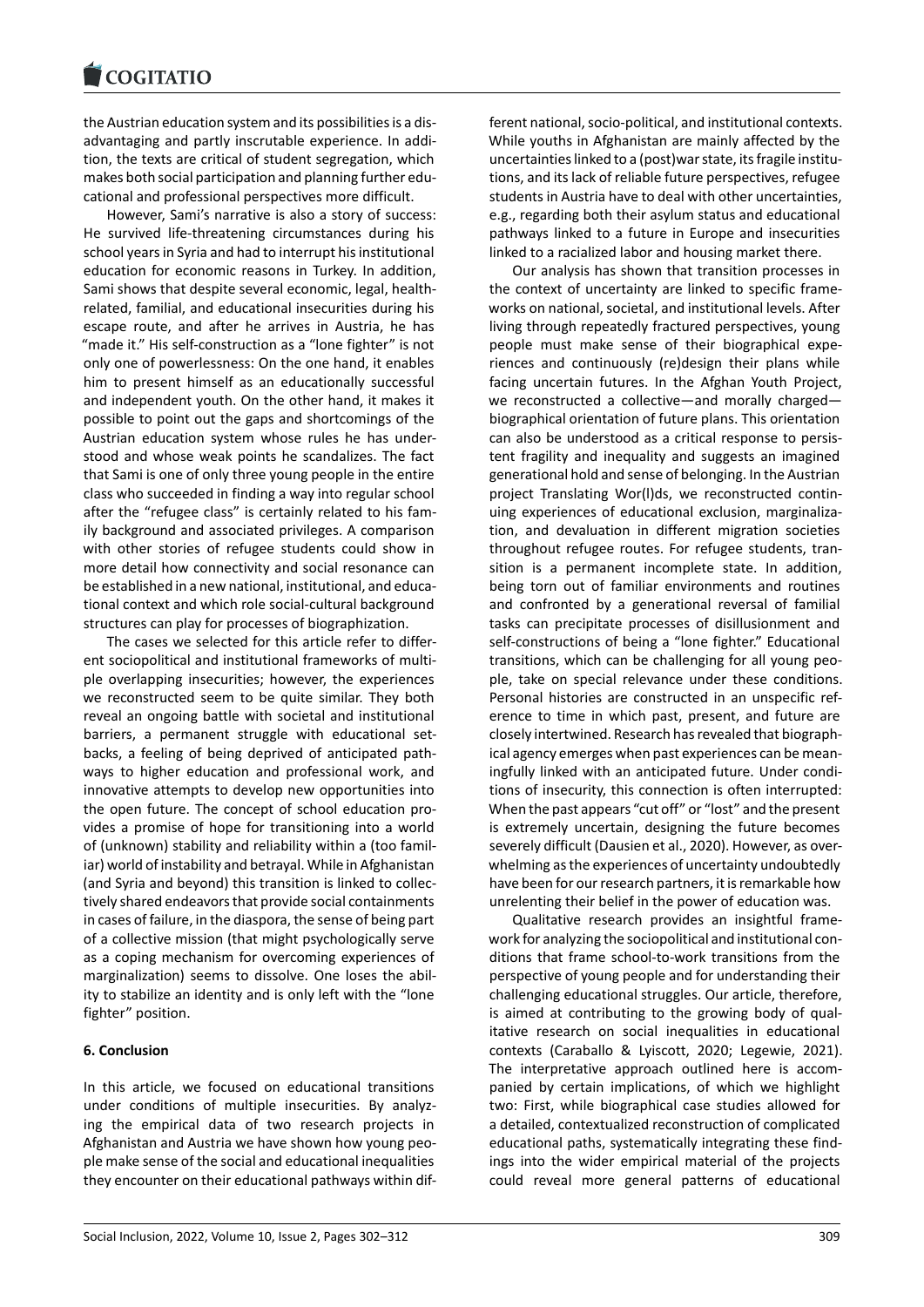struggles and barriers in school-to-work transitions. [Second, while we fo](https://www.cogitatiopress.com)cused on the importance of antici‐ pating the school-to-work transition for guiding our process, it would be compelling to follow our research part‐ ners into their future work environments to understand how their acquired senses of agency might equip them for responding to the institutional barriers to come.

# **Acknowledgments**

The Austrian project ZwischenWeltenÜberSetzen (Translating Wor(l)ds) was funded by the Austrian Federal Ministry for Science, Research and Economy in the funding scheme "Sparkling Science," Grant num‐ ber SPA06–229. The Afghan Youth Project was funded by the German Foundation for Peace Research and the Foundation for Analytical Psychiatry (Stiftung für Analytische Psychiatrie) and implemented with the col‐ laboration of Aisha‐Nusrat Ahmad, Ulrike Auge, and Khesraw Majidi.

# **Conflict of Interests**

The authors declare no conflict of interests.

# **References**

- Abkhezr, P., McMahon, M., Glasheen, K., & Campbell, M. (2018). Finding voice through narrative storytelling: An exploration of the career development of young African females with refugee backgrounds. *Journal of Vocational Behavior*, *105*, 17–30. https://doi.org/ 10.1016/j.jvb.2017.09.007
- Ahmad, A.‐N. (2021). *Narratives of suffering—Narratives of hope* [Unpublished doctoral dissertation]. Univer‐ sity of Frankfurt.
- Alp[agu, F., Dausien, B., Draxl, A](https://doi.org/10.1016/j.jvb.2017.09.007).‐K., & Th[oma, N. \(2019a\).](https://doi.org/10.1016/j.jvb.2017.09.007) Die Bedeutung von Deutsch und Mehrsprachigkeit im schulischen Kontext. Erfahrungen aus einem Pro‐ jekt mit einer "Übergangsklasse" für geflüchtete Jugendliche [The significance of German and multi‐ lingualism in the school context. Experiences from a project with a "transition class" for young refugees]. *ÖDaF‐Mitteilungen*, *35*(1/2), 207–223.
- Alpagu, F., Dausien, B., Draxl, A.‐K., & Thoma, N. (2019b). Exkludierende Inklusion—Eine kritische Reflexion zur Bildungspraxis im Umgang mit geflüchteten Jugendlichen einer Übergangsstufe [Excluding inclusion—A critical reflection on educational prac‐ tice in dealing with refugee youth at a transitional level]. *Schulheft*, *176*, 51–63.
- Arooje, R., & Burridge, N. (2020). School education in Afghanistan. Overcoming the challenges of a fragile state. In P. M. Sarangapani & R. Pappu (Eds.), *Hand‐ book of education systems in South Asia* (pp. 1–33). Springer.
- Bainbridge, A. (2018). *Psychoanalysis and education*. Routledge. https://doi.org/10.4324/9780429478697
- Bamberg, M., & Georgakopoulou, A. (2008). Small sto‐ ries as a new perspective in narrative and identity analysis. *Text & Talk*, *28*(3), 377–396. https://doi.org/ 10.1515/TEXT.2008.018
- Bandara, A. (2019). Youth labor market expectations and job matching in sub‐Saharan Africa: Evidence from school‐to‐work transition surveys. *[Applied Eco‐](https://doi.org/10.1515/TEXT.2008.018) nomics*, *51*[\(8\), 762–78](https://doi.org/10.1515/TEXT.2008.018)0. https://doi.org/10.1080/ 00036846.2018.1512742
- Behrens‐Cobet, H. (1999). Sind Erwachsene Experten ihrer Lebensgeschichte? Biografische Kompetenz in Bildungsprozessen [Are adu[lts experts of their life his‐](https://doi.org/10.1080/00036846.2018.1512742) [tory? Biographical comp](https://doi.org/10.1080/00036846.2018.1512742)etence in educational pro‐ cesses]. In H. Klingenberger & B. Krecan‐Kirchbichler (Eds.), *Nicht mehr sicher—Aber frei: Erwachsenenbil‐ dung in der Postmoderne* [No longer safe—But free: Adult education in postmodernity] (pp. 62–77). Bern‐ ward bei Don Bosco.
- Bereswill, M., Morgenroth, C., & Redman, P. (2010). Alfred Lorenzer and the depth‐hermeneutic method. *Psychoanalysis, Culture & Society*, *15*(3), 221–250.
- Bešić, E., Gasteiger‐Klicpera, B., Buchart, C., Hafner, J., & Stefitz, E. (2020). Refugee students' perspectives on inclusive and exclusive school experiences in Austria. *International Journal of Psychology*, *55*(5), 723–731.
- Bradley, S., & Nguyen, A. N. (2004). The school-to-work transition. In G. Johnes & J. Johnes (Eds.), *Interna‐ tional handbook on the economics of education* (pp. 484–521). Edward Elgar Publishing. https://doi.org/ 10.4337/9781845421694.00018
- Braun, V., & Clarke, V. (2006). Using thematic analysis in psychology. *Qualitative Research in Psychology*, *3*(2), 77–101. https://doi.org/10.11[91/1478088706](https://doi.org/10.4337/9781845421694.00018) [qp063oa](https://doi.org/10.4337/9781845421694.00018)
- Calvès, A. E., Kobiané, J.‐F., & N'Bouké, A. (2013). Pri‐ vatization of education and labor force inequality in urban francop[hone Africa: The transition from school](https://doi.org/10.1191/1478088706qp063oa) [to work](https://doi.org/10.1191/1478088706qp063oa) in Ouagadougou. *World Development*, *47*, 136–148. https://doi.org/10.1016/j.worlddev.2013. 03.001
- Caraballo, L., & Lyiscott, J. (2020). Collaborative inquiry: Youth, social action, and critical qualitative research. *Action Research*, *18*(2), 194–211. [https://doi.org/](https://doi.org/10.1016/j.worlddev.2013.03.001) [10.1177](https://doi.org/10.1016/j.worlddev.2013.03.001)/1476750317752819
- Dahmen, S. (2021). Constructing the "competent" pupil: Optimizing human futures through testing? *Social Inclusion*, *9*(3), 347–360. https://d[oi.org/10.17645/](https://doi.org/10.1177/1476750317752819) [si.v9i3.4354](https://doi.org/10.1177/1476750317752819)
- Dausien, B. (2014). "Bildungsentscheidungen" im Kon‐ text biografischer Erfahrungen und Erwartungen. Theoretische und empiri[sche Argumente \["Educa‐](https://doi.org/10.17645/si.v9i3.4354) [tional decisio](https://doi.org/10.17645/si.v9i3.4354)ns" in the context of biographical expe‐ riences and expectations. Theoretical and empirical arguments]. In I. Miethe, J. Ecarius, & A. Tervooren (Eds.), *Bildungsentscheidungen im Lebenslauf. Per‐ spektiven qualitativer Forschung* [Educational deci‐ sions over the life course. Perspectives of qualitative research] (pp. 39–61). Budrich.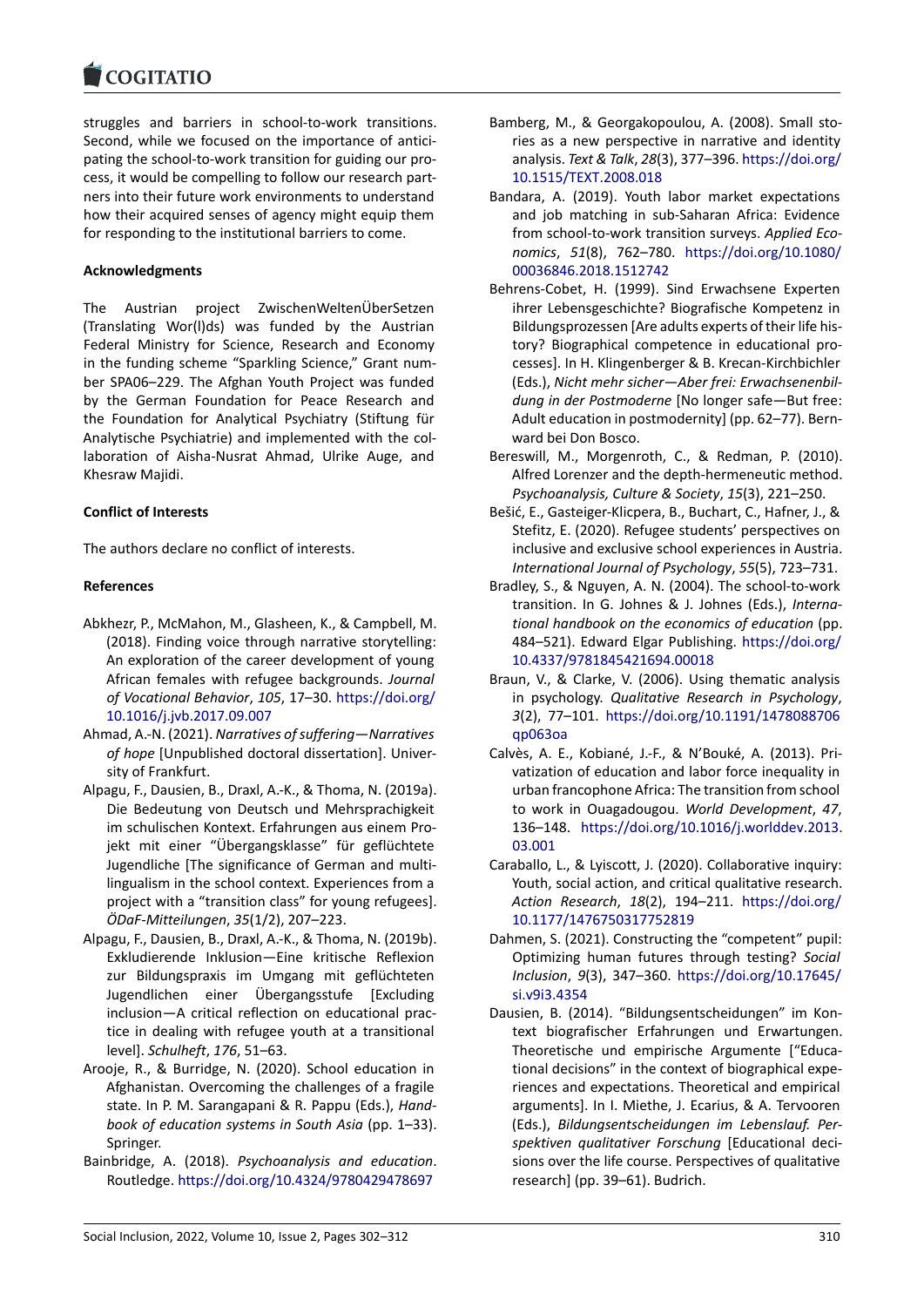#### COGITATIO

- Dausien, B., Rothe, D., & Schwendowius, D. (2016). Teil‐ [habe und Ausgren](https://www.cogitatiopress.com)zung als biographische Erfahrung— Einführung in eine biographiewissenschaftliche Ana‐ lyseperspektive [Participation and exclusion as bio‐ graphical experience—Introduction to a biographical perspective]. In B. Dausien, D. Rothe, & D. Schwen‐ dowius (Eds.), *Bildungswege: Biographien zwischen Teilhabe und Ausgrenzung* [Educational pathways: Biographies between participation and exclusion] (pp. 25–67). Campus.
- Dausien, B., Thoma, N., Alpagu, F., & Draxl, A.‐K. (2020). *ZwischenWeltenÜberSetzen: Zur Rekonstruk‐ tion biographischer Erfahrungen und Kompeten‐ zen geflüchteter Jugendlicher im Zugehörigkeitsraum Schule* [Translating Wor(l)ds: Reconstructing bio‐ graphical experiences and competences of young refugees at schools in Austria] (Final Report). Uni‐ versity of Vienna. https://doi.org/10.25365/phaidra. 223
- Diefenbach, T. (2009). Are case studies more than sophisticated storytelling? Methodological problems of qualitative em[pirical research mainly based on](https://doi.org/10.25365/phaidra.223) [sem](https://doi.org/10.25365/phaidra.223)i‐structured interviews. *Quality & Quantity*, *43*(6), 875–894. https://doi.org/10.1007/s11135‐ 008‐9164‐0
- Eggenhofer‐Rehart, P. M., Latzke, M., Pernkopf, K., Zellhofer, D., Mayrhofer, W., & Steyrer, J. (2018). Refugees' career ca[pital welcome? Afghan and Syrian](https://doi.org/10.1007/s11135-008-9164-0) [refugee job](https://doi.org/10.1007/s11135-008-9164-0) seekers in Austria. *Journal of Vocational Behavior*, *105*, 31–45. https://doi.org/10.1016/j.jvb. 2018.01.004
- Eggerman, M., & Panter‐Brick, C. (2010). Suffering, hope, and entrapment: Resilience and cultural values in Afghanistan. *Social Scie[nce & Medicine](https://doi.org/10.1016/j.jvb.2018.01.004)*, *71*(1), 71–83.
- Emi[rbayer, M., &](https://doi.org/10.1016/j.jvb.2018.01.004) Mische, A. (1998). What is agency? *American Journal of Sociology*, *103*(4), 962–1023. https://doi.org/10.1086/231294
- Fischer, W., & Kohli, M. (1987). Biographieforschung [Bio‐ graphical research]. In W. Voges (Ed.), *Biographie und Gesellschaft:* Methoden der Biographie‐ und [Lebenslaufforschung \[Biography](https://doi.org/10.1086/231294) and society: Meth‐ ods of biographical and life course research] (pp. 25–49). Springer.
- Gillespie, J. M., & Allport, G. W. (1955). *Youth's outlook on the future: A cross‐national study*. Doubleday & Co. https://doi.org/10.1037/13193‐000
- Husny, M., & Fasching, H. (2022). The consulting of exec‐ utive practitioners in participative cooperation: How professionals view the inclusive transition process of you[ths with disabilities in Austria.](https://doi.org/10.1037/13193-000) *European Journal of Special Needs Education*, *37*(2), 206–219. https:// doi.org/10.1080/08856257.2020.1862338
- Jørgensen, C. H., Hautz, H., & Li, J. (2021). The role of vocational education and training in the integration of refugees in Austria, Denmark and Germany. *[Inter‐](https://doi.org/10.1080/08856257.2020.1862338) [national Journal for Research in Vocational](https://doi.org/10.1080/08856257.2020.1862338) Education and Training*. Advance online publication. https://doi. org/10.25656/01:23753
- Keupp, H. (2016). *Reflexive Sozialpsychologie*. *Essentials* [Reflexive social psychology. Essentials]. Springer.
- Kohli, M. (2007). The institutionalization of the life course: Looking back to look ahead. *Research in Human Development*, *4*(3/4), 253–271. https://doi. org/10.1080/15427600701663122
- Kühn, T. (2014). *Kritische Sozialpsychologie des moder‐ nen Alltags. Zum Potenzial einer am Lebenslauf ori‐ entierten Forschungsperspektive* [Critica[l social psy‐](https://doi.org/10.1080/15427600701663122) [chology of modern everyday life.](https://doi.org/10.1080/15427600701663122) On the potential of a research perspective oriented to the life course]. Springer.
- Langer, P. C. (2016). The research vignette: Reflexive writing as interpretative representation of qualitative inquiry—A methodological proposition. *Qualitative Inquiry*, *22*(9), 735–744.
- Langer, P. C., Ahmad, A.-N., Auge, U., & Majidi, K. (2019). *Glimpses of hope in the shadow of war. The Afghan Youth Project*. IPU. https://www.ipu‐berlin. de/fileadmin/downloads/news/Afghan\_Youth\_ Project\_Report2019.pdf
- Langer, P. C., Ahmad, A. N., Auge, U., & Majidi, K. (2021). *Jugend in Afghanistan. Ringe[n um Hoffnung in Zeiten](https://www.ipu-berlin.de/fileadmin/downloads/news/Afghan_Youth_Project_Report2019.pdf) des Krieges*[\[Youth in Afghanistan. Struggling for](https://www.ipu-berlin.de/fileadmin/downloads/news/Afghan_Youth_Project_Report2019.pdf) hope [in times of war\]. Psychos](https://www.ipu-berlin.de/fileadmin/downloads/news/Afghan_Youth_Project_Report2019.pdf)ozial.
- Legewie, N. M. (2021). Upward mobility in education: The role of personal networks across the life course. *Social Inclusion*, *9*(4), 81–91. https://doi.org/ 10.17645/si.v9i4.4612
- Lewis, P. J. (2011). Storytelling as research/research as storytelling. *Qualitative Inquiry*, *17*(6), 505–510.
- Mecheril, P. (2003). *Prekäre Verhältni[sse: Über natio‐](https://doi.org/10.17645/si.v9i4.4612) [ethno‐kulturelle \(Meh](https://doi.org/10.17645/si.v9i4.4612)rfach‐)Zugehörigkeit* [Precari‐ ous relations. On natio‐ethno‐cultural (multiple) belonging]. Waxmann.
- Nilsson, B. (2019). The school‐to‐work transition in devel‐ oping countries. *The Journal of Development Studies*, *55*(5), 745–764. https://doi.org/10.1080/00220388. 2018.1475649
- Pherali, T., & Sahar, A. (2018). Learning in the chaos: A political economy analysis of education in Afghanistan. *Res[earch in Comparative and Interna‐](https://doi.org/10.1080/00220388.2018.1475649) [tional Educatio](https://doi.org/10.1080/00220388.2018.1475649)n*, *13*(2), 239–258.
- Rosenthal, G. (2004). Biographical research. In C. Seale, G. Gobo, J. F. Gubrium, & D. Silverman (Eds.), *Quali‐ tative research practice* (pp. 48–64). SAGE.
- Schütze, F. (1983). Biographieforschung und narratives Interview [Biographical research and narrative inter‐ view]. *Neue Praxis. Kritische Zeitschrift Für Sozialar‐ beit Und Sozialpädagogik*, *13*, 283–293.
- Shehu, E., & Nilsson, B. (2014). *Informal employment among youth: Evidence from 20 school‐to‐work transition surveys*. International Labour Office. http://www.ilo.org/employment/areas/youth‐ employment/work-for-youth/publications/thematicreports/WCMS\_234911/lang‐‐en/index.html
- Siouti, I. (2017). Biography as a theoretical and method‐ [ological key concept in transnational migration](http://www.ilo.org/employment/areas/youth-employment/work-for-youth/publications/thematic-reports/WCMS_234911/lang--en/index.html) stud‐